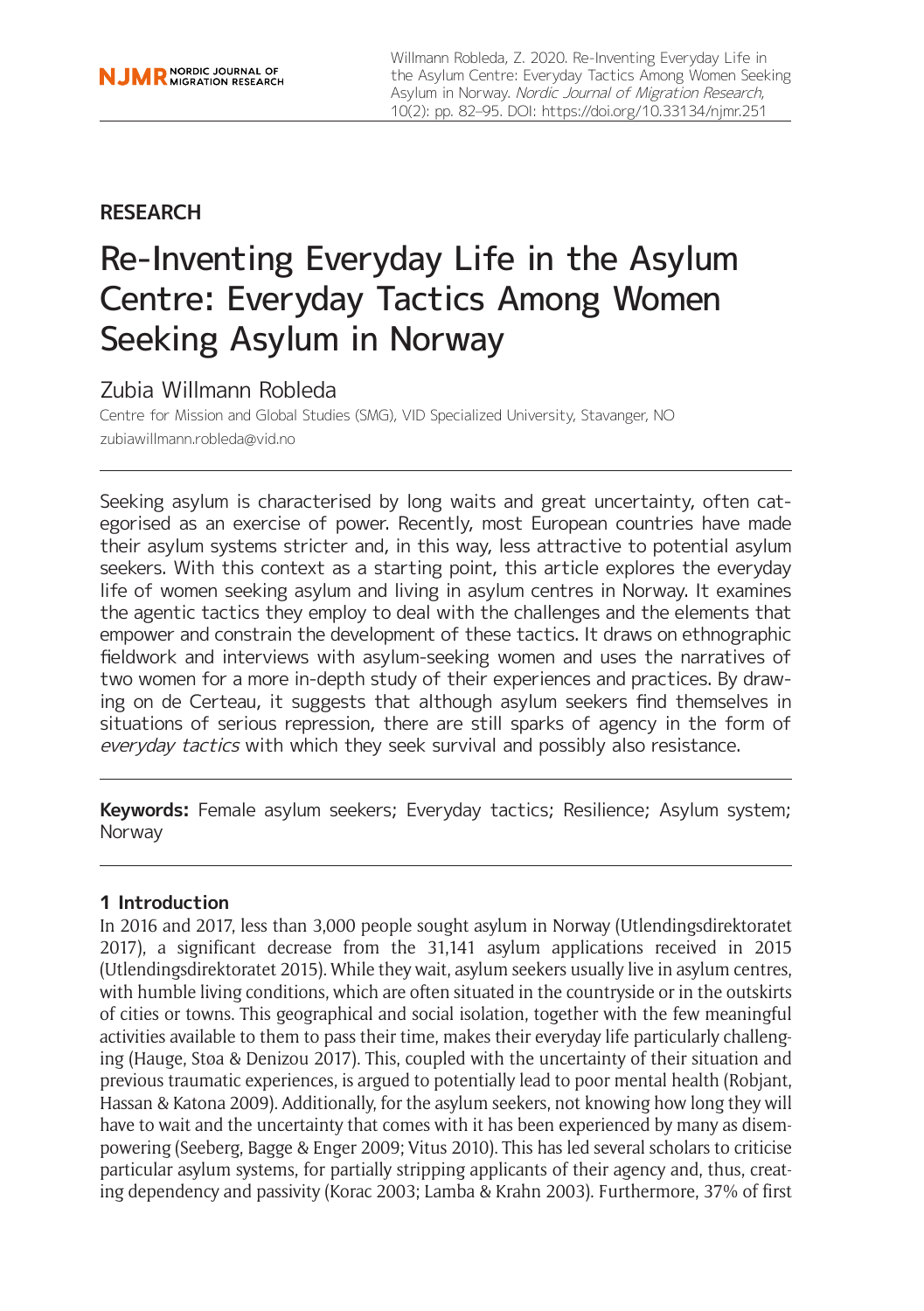time asylum applicants in the EU in 2018 were female (Eurostat 2018). Similarly, in Norway, around 42% of asylum seekers in 2019 were female (UDI 2019). Nevertheless, only a few studies that has discussed life in asylum centres has paid enough attention to the experiences of female residents or to gender differences in experiences (Ghorashi, de Boer & ten Holder 2018; Valenta & Berg 2010; van der Horst 2004).

In the last few years, Norway, like other European countries, has started to take "measures to tighten its asylum system to make it less attractive to seek asylum" (Justis-og beredskapsdepartementet 2015, my translation'). In light of this asylum context, this article explores and analyses the everyday life of women seeking asylum and living in asylum centres in Norway. It does so by answering the following questions: *What are the particular everyday agentic tactics that they employ to deal with the challenges, and what empowers or constrains the development of these tactics?* The article answers these questions by drawing on ethnographic fieldwork and interviews with asylum-seeking women (2017–2018). For this article, I use the narratives of two women for a more in-depth study of their experiences and practices. My analysis suggests that although asylum seekers find themselves in situations of serious repression, there are still sparks of agency in the form of *everyday tactics* (de Certeau [1984] 2011) with which they seek survival and possibly also resistance. However, these creative actions are very much dictated by the field of power they find themselves in. Furthermore, I argue that the elements that shape the kinds of tactics that these women draw on are related to their individual background and circumstances. In particular, the most influential ones are their family circumstances, their educational level, the structure of the asylum centre and opportunities for bridging and bonding as well as their religious background and religiosity.

This article draws on the growing literature on waiting in asylum contexts and, in particular, on waiting as an exercise of power (Haas 2017; Turnbull 2016). It contributes to previous work that has explored the forms of agency among refugees and asylum seekers (Ghorashi, de Boer & ten Holder 2018; Grønseth 2013; Horst 2007). Additionally, it builds on research on the way migrants navigate spaces in the form of "tactics" that are regulated by sovereign power, such as government policies and other technologies of control (Allsopp, Chase & Mitchell 2015; Bendixsen 2018; Gill et al. 2018). Furthermore, with the particular focus on women in asylum contexts, this research seeks to add to the international body of literature on the experiences, practices and strategies of female asylum seekers and refugees (Bosworth, Fili & Pickering 2018; Ghorashi and van Tilburg 2006; Goodman et al. 2017; Hunt 2008; Lenette, Brough & Cox 2013). Additionally, it aims to contribute to a rather under-researched issue and group—in Norway and other Nordic countries in particular—and, in this way, it highlights the need for further research focussing on women in asylum contexts.

#### **2 The Norwegian Reception System**

Generally, asylum seekers in Norway live in asylum centres and receive a bimonthly sum with which to pay for their basic needs<sup>2</sup> while their application is being processed. Living in asylum centres is voluntary, yet, if they decide not to, they are not eligible to receive state support (Brekke & Vevstad 2007). In Norway, as of May 2019, there are 39 asylum centres with 3,200 residents (Utlendingsdirektoratet 2019).

Most reception facilities in Norway are in the form of one or several buildings, formerly hospitals, military barracks, factories, hotels, prisons, etc., which have been rehabilitated. Usually, reception facilities are somewhat distanced from urban and population centres, often situated in the outskirts of cities or towns. This geographic isolation makes it challenging for residents to have activities to engage in or to have much contact with the local inhabitants (Hauge, Støa & Denizou 2017). Asylum seekers are allowed to apply for a work permit as long as they have had their asylum interview and have ID or a passport from their country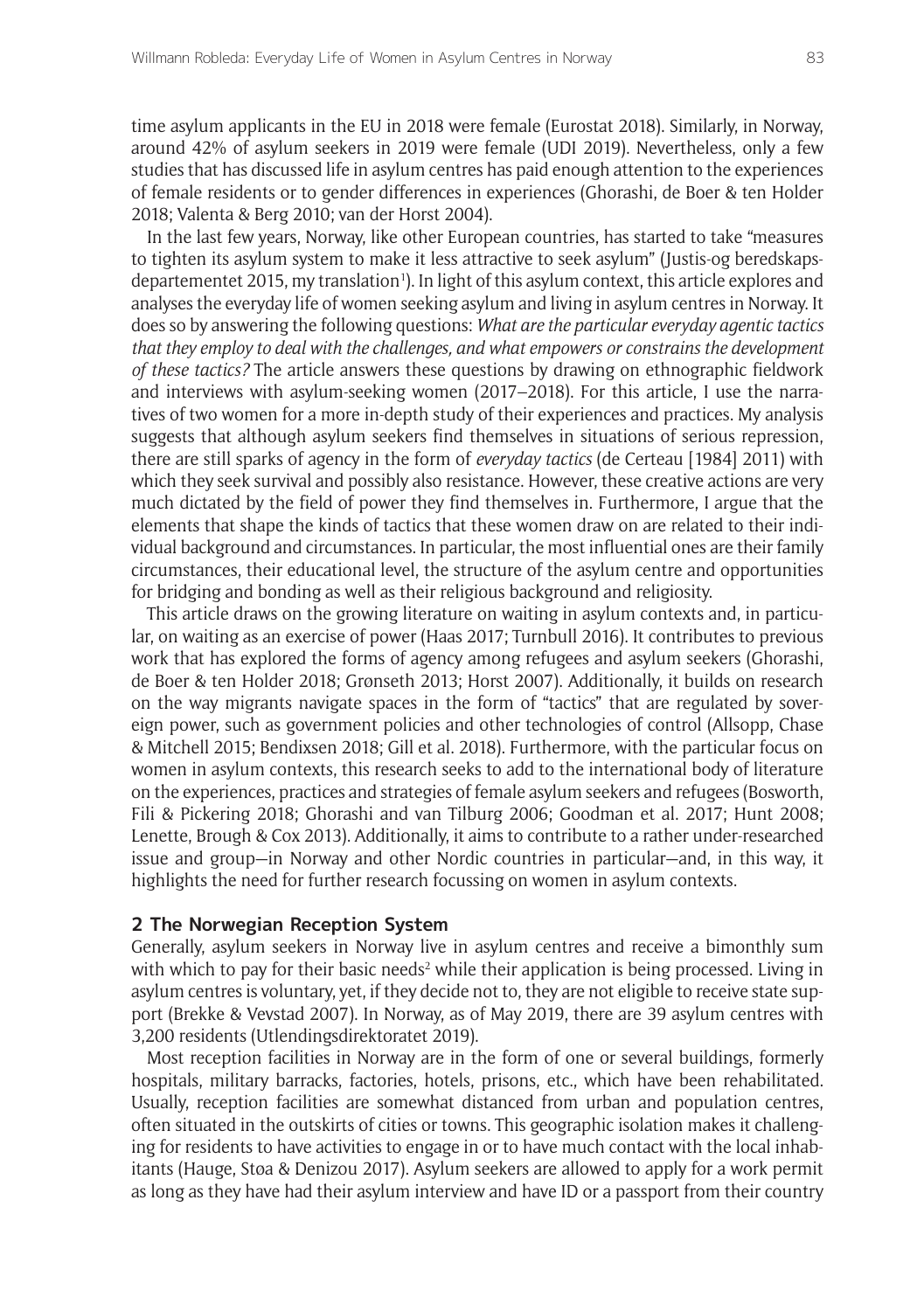of origin. Previously, the Norwegian system allowed them to choose to attend 175 hours of Norwegian language classes and 50 hours of Norwegian culture classes. However, from 1 September 2018, this has now become mandatory (IMDi 2018). Depending on the reception centre, residents are offered few activities, usually in the area of sports, language practice and seasonal festivities (Weiss et al. 2017).

Asylum seekers stay in the asylum centres until their case has been processed. In 2017, those who received asylum (a residence permit) waited an average of 321 days (UDI statistics, e-mail to author, 2018). If they are granted a residence permit, the process of resettlement (*bosetting*) begins. Nevertheless, it can take around seven months, on average, for a municipality to accept them and for them to move out of the asylum centre. Once settled, refugees receive a monthly salary, from which they pay for housing and other expenses. In exchange, they are obliged to attend the full-time introduction programme, which usually lasts for two years (Weiss et al. 2017). Its purpose is for migrants to acquire basic skills in Norwegian and a "fundamental insight into Norwegian social conditions" to help them become ready to enter the labour market or the education system with the goal of "increasing their financial independence" (Regjeringen 2016).

### **3 Everyday Tactics and Resilience**

Seeking asylum is characterised by an undetermined wait. Bourdieu (2000) has argued that waiting can often be seen as an exercise of power as the one that is made to wait has limited control. Hence, it can be experienced as a halt in action and a diminished or lack of agency due to an impossibility of taking control of one's current and future situation (Hage 2003).

Feminist researchers have for several decades written about the negotiation of different systems of power and the various modes of resistance that can be found within them. Such is the case of Kandiyoti (1988: 274) who proposed both "active and passive resistance in the face of oppression". Similarly, Mahmood (2001: 203) argued for a different understanding of agency "not as a synonym for resistance to relations of domination, but as a capacity for action that historically specific relations of subordination enable and create".

As a tool for analysing the creative yet simultaneously mundane forms of action, while acknowledging the power structure that conscripts their capacity, I employed de Certeau's ([1984] 2011) concept of *everyday tactics*. According to him, although there is an imposed system that controls everyday life, this does not mean that the individuals within it have no autonomy. He argued that the individual "invents" everyday life through subtle everyday tactics where objects and codes are diverted and space is re-appropriated and used in its own way. Following this theorisation, de Certeau ([1984] 2011) made a distinction between strategies and tactics. He argued that strategies, on the one hand, are the methods of powerful actors. On the other hand, tactics are the domain that the non-powerful seeks to use to survive, diminish the effects of the methods of control of the powerful or even trick the system (see also Almala 2014). Asylum seekers and other migrants are often in the "non-powerful" strata of society, given that they are "systematically excluded from accessing the strategic possibilities of official systems" (Williams 2006: 867). Although initially, tactics do not have the power to significantly challenge dominant frames, these practices that are often hidden within the mundane may, to a certain extent, be aiming towards independence (Almala 2014; de Certeau [1984] 2011). As James C. Scott has argued, the non-powerful may use "hidden, disguised everyday practices […] by which […] [they] can threaten the power without publicly challenging it" (Almala 2014: 130).

Furthermore, I argue that everyday tactics can contribute to enhancing one's capacity for resilience. I draw on Ungar's (2008: 225) ecological and contextual definition of resilience: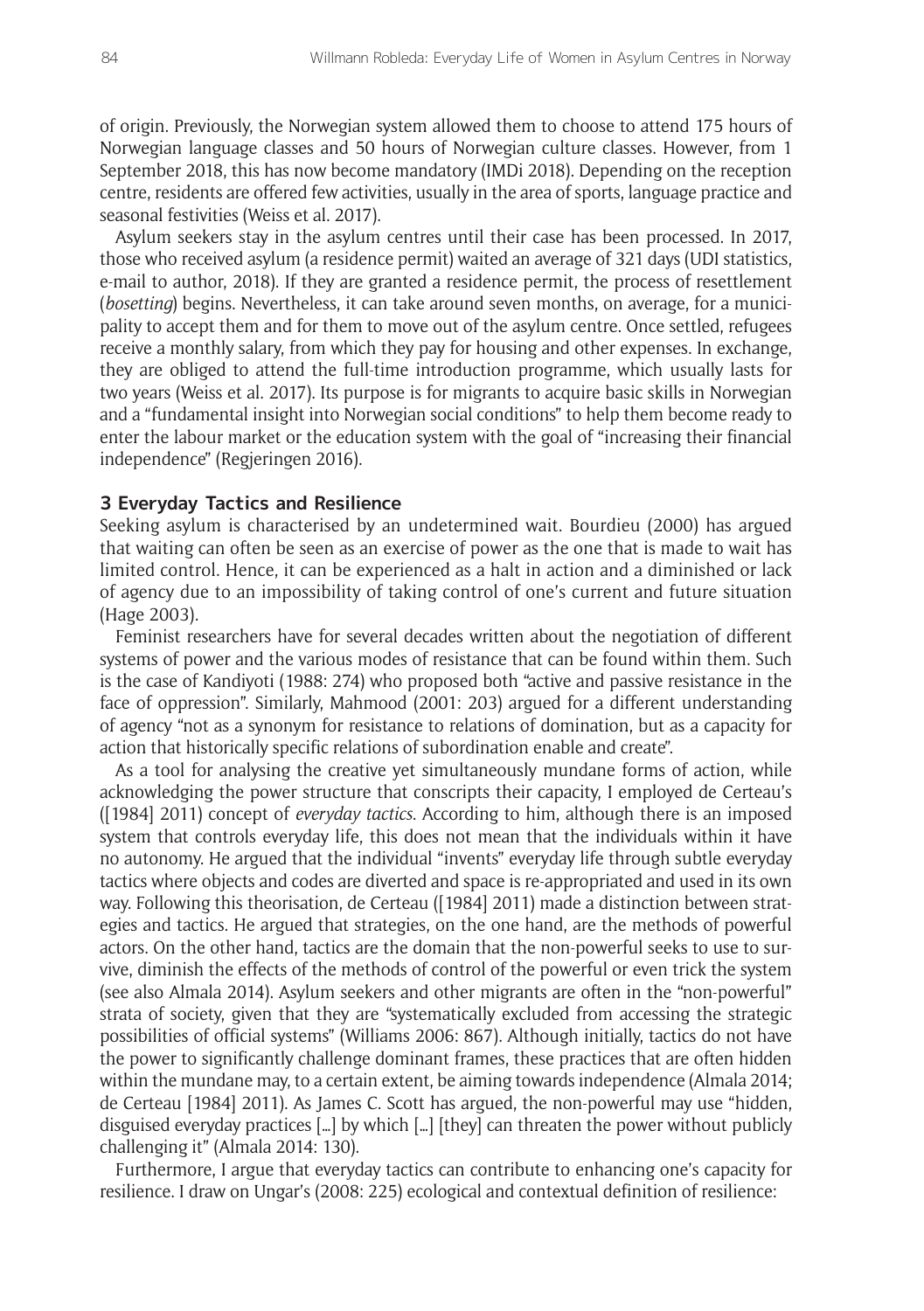In the context of exposure to significant adversity […] (resilience is) both the capacity of individuals to navigate their way to health-sustaining resources, including opportunities to experience feelings of well-being, and a condition of the individual's family, community and culture to provide these health resources and experiences in culturally meaningful ways.

Experiencing personal security and social support and a sense of hope are some of the prerequisites for resilience to be heightened (Earnest et al. 2015). Thus, I argue that the women's everyday tactics can be seen as small mundane ways in which they seek feelings of stability, security and hope to prevent complete despair. However, as we see in the definition above, this capacity does not rely on the individual herself but predominantly on the opportunities her context and circumstances provide (Ungar 2008). In particular, it is a person's emotional links with significant others, their educational background and their family circumstances, among others, that contribute to their resilience (Rousseau et al. 1998). Thus, by observing the different everyday tactics that each woman employs to contribute to her resilience, we may also be able to discern which opportunities and limitations each encounters in enhancing it.

#### **4 Methodology and data**

This article draws on ethnographic fieldwork conducted between November 2017 and October 2018, during which I followed nine women while they lived in an asylum centre. The women were aged between 23 and 45 years and had various national, ethnic and religious backgrounds as well as different educational levels and family circumstances. Most had arrived in Norway in 2016, and some had received a temporary residence permit, while others had not received them yet. The only criteria when recruiting participants was that they had high probabilities of receiving a residence permit, which was determined by their nationality (e.g. almost all Syrians received asylum).

I conducted one initial in-depth semi-structured interview per participant, which lasted up to two hours, where we discussed their experiences in Norway and their aspirations of their future. This was then followed by participant observation during visits, which took place approximately once a month and lasted for three hours or longer. Throughout the almost one year of fieldwork, I had continuous contact with the women, if not face-to-face, then by phone.

In this article, I focus on two participants. This allowed me the space to share and discuss more details about their stories with the aim of understanding more about the particular everyday practices and the tactics they employed and, in this way, connect these to their previous experiences and circumstances, as narrated by themselves. As Mair (1989, cited in Etherington 2008) argued, this approach is important because such singular, in-depth stories provide us with "intimate knowledge", which can "teach us more than distant knowledge". I chose to present the stories of Maryam and Pınar<sup>3</sup> because they provided more detailed narratives compared with the other women, yet there are several aspects of their experiences that many of the other women also shared. I purposely chose two women who lived in the same asylum centre to be able to explore whether there were differences in how they experienced a similar environment. At the same time, I decided to focus on women with different family circumstances, namely to see whether this also had any effect on their experiences and behaviour. Finally, I present the stories of women with a high level of education to challenge the often-found stereotype of refugee and asylum-seeking women as being poorly educated.

There were several ethical issues to be considered during this research. Because the women are in vulnerable situations in relation to their legal status in the country, further efforts have been put in place to ensure their anonymity. I have been particularly careful not to give too many personal details that would make them identifiable when writing up their stories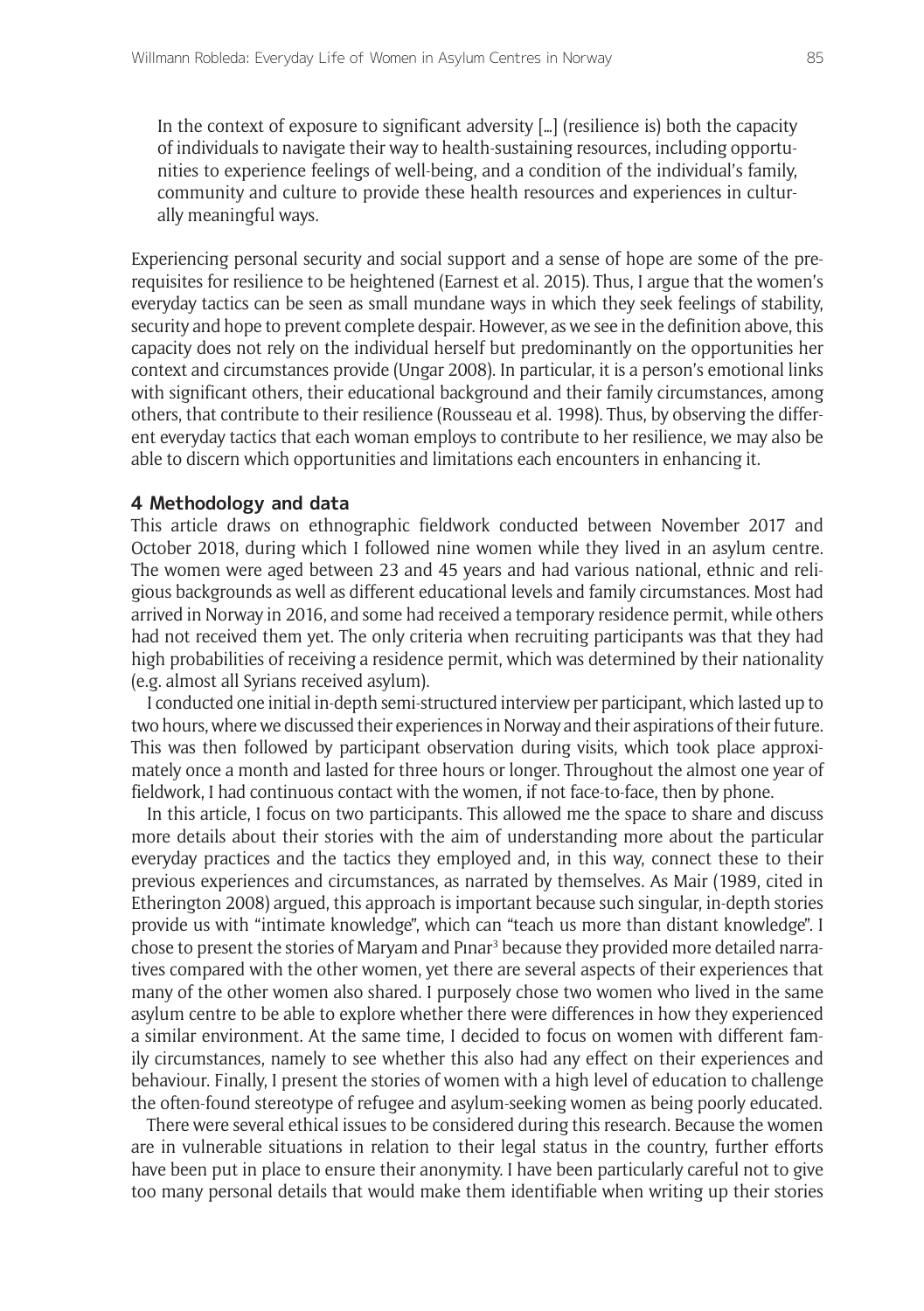and narratives.4 Furthermore, because several of the participants were still waiting for their asylum application to be processed and did not have a residence permit yet, I made sure that they understood that their participation in the study would not have any influence on their asylum case. For this, participant information sheets were given out to each participant in their own native language, and any questions they had were discussed before they agreed to participate.

## **5 Everyday Life in the Asylum Centre: Using Tactics**

During the conversations with the two women and the time I spent with them, I was able to identify some everyday tactics through which they tried to make their everyday life in the asylum centre more bearable. In the following pages, I explore the various tactics each woman employs and seek to highlight the elements that constrain or empower the development of such tactics.

### **5.1 Finding distractions and routines**

Maryam was one of the first women I met during my fieldwork at the end of 2017. At this time, she was still waiting for an answer about her asylum application. She was in her midthirties, was neither married nor had children and had fled to Norway alone in the first half of 2016. She was originally from a country in the Horn of Africa but had lived most of her life in the Middle East, with her family, where she also gained a university degree and worked to support her family. She identified herself as a religious person and a practising Muslim and wore the hijab. She had spent the first nine months in a transit centre (*transitmottak*)<sup>5</sup> until she was called for her asylum interview; after that she moved to the asylum centre where I met her. Here, she shared a room with another woman, and they had become good friends.

When asked what she did on a day-to-day basis in the centre, she said "not much". She would go to Norwegian lessons for four hours twice a week, although sometimes she skipped them because she had to walk 30 minutes in the rain and cold as she did not have enough money to take the bus. The days that she did not have class she would sleep late and wake up late. Sometimes she joined swimming lessons that the asylum centre offered but these did not take place often. So, most of the days she spent in her room looking at Facebook, watching movies, eating, sleeping, praying, reading the Qur'an and little more. The uncertainty about her future, together with the inability to do much to change her situation, was expressed by Maryam as the greatest challenge of being an asylum seeker.

She expressed that one of her biggest distractions was attending Norwegian lessons as it also provided her with a certain routine. She told me that it not only gave her something to do but also gave her a reason to get up in the morning. When I first met her, she was soon to have finished her 175 hours of lessons, and when I saw her a few weeks later, she told me that because she had friendship with the teacher, she had been allowed to stay on a few months more. It was the first time that I had heard of someone being allowed to continue taking Norwegian lessons after the completion of the hours allowed.

The circumstances in which Pınar were in were rather different from Maryam. She was in her late thirties, and had fled her country in the Middle East with her two children and her husband in the summer of 2016 due to political persecution. She identified herself as a very religious Muslim and also wore the hijab. Before leaving for Norway, she had obtained a master's degree and had just started a PhD. Additionally, she had worked full-time for many years as a school teacher. She and her family had led a comfortable middle-class lifestyle; they had two cars, went for holidays abroad and could afford to send their children to private schools.

I met Pınar four months into my fieldwork in early 2018, when she and her family were still waiting for an answer about their asylum application. Similar to Maryam, one of the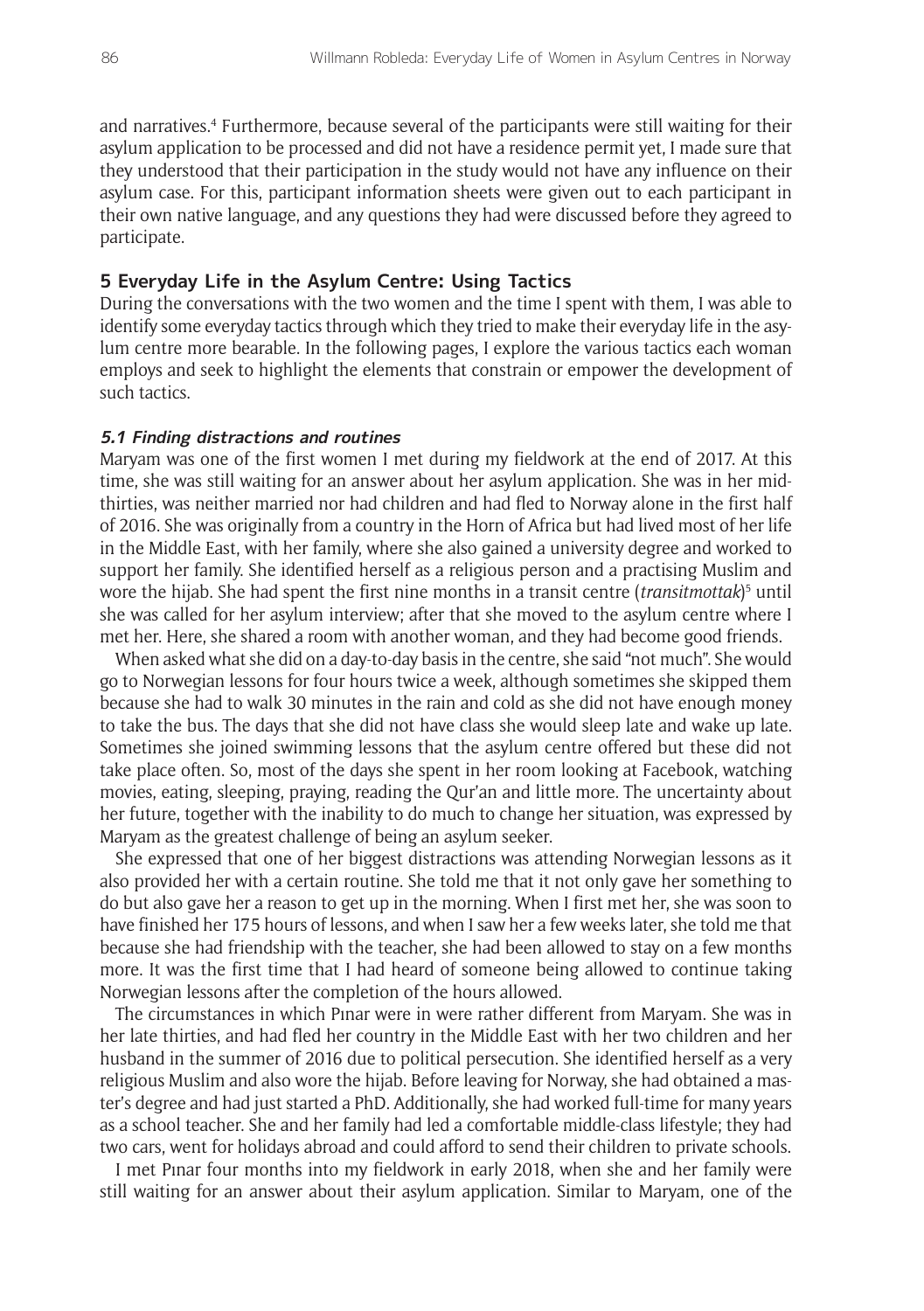issues she struggled the most with was having already waited for more than a year for an answer about their asylum application and still not knowing how much longer she and her family would have to wait. As a result, she expressed feeling depressed and anxious. This was particularly enhanced by seeing how some of her friends, who had the same nationality and circumstances and had arrived after them, had already received a residence permit and left the asylum centre to start their lives in Norway.

When I met her, she had already finished her 175 hours of Norwegian lessons, so her daily routine consisted of preparing her children for school and kindergarten, and afterwards, she "filled" the rest of the time with cooking and reading books. Pınar had studied literature in university, and she loved to read; thus, reading served at first as a pastime and, then, when she got increasingly anxious, as a way to relax.

There is nothing to do here, and I started to get lots of books from the libraries in my language. I have read around 60 books, both in the camp where I was before and now. There aren't so many books. I read everything I could find (*laughs*), a friend of mine sent some books to me through a programme, classics from my country and from the world. Now I am reading to calm down a bit and come back to life a little bit.

For Pınar, immersing herself in books would allow her to forget for a while about her current circumstances—a sort of meditation. Thus, it could be considered as a tactic for distracting her from her anxiety. Furthermore, books have often been claimed to transport the reader to another place and time; thus, for Pınar, reading books from her home country may have allowed her to mentally travel there and, in doing so, provided her with feelings of comfort.

At the weekends, there were few activities to engage in, given the limited money and the location of the centre. Thus, she and her husband tried to find distractions for the whole family by playing with the children, going for walks or going to the public library. Furthermore, back in her country, she and her husband had worked full-time, and the children had had nannies that cooked for them; now, she had started to learn what her children liked to eat and what they did not. She found certain distraction and purpose in cooking the food that her family would enjoy eating. It was the small routinised activities of cooking, doing grocery shopping, preparing the children for school, etc. that seemed to help Pınar maintain a certain stability and purpose.

#### **5.2 Maintaining stability and familiarity**

Not only is life as an asylum seeker lacking much certainty in regard to whether they will be able to stay in the host country, but it is also missing familiarity, given that their surroundings are completely new and unknown. Additionally, as we have seen above, asylum seekers in Norway are often moved from one centre to another (the transit centre to the normal asylum centre) when their asylum interview has been conducted. This means that they can often spend several months in each centre. Further, in 2016, the number of asylum seekers arriving in Norway plummeted, and many of the asylum centres were closed down; this led to the relocation of many asylum seekers to the centres that were still functioning.

When I first met Pınar, she and her family had been living in that asylum centre for about six months; yet, before that, they had lived in another centre that had closed down due to the low number of asylum seekers arriving in Norway; thus, they were made to move. She had made some friends in that first centre, attended Norwegian classes and got used to the environment and the routine. As Pınar put it: "(moving centres) is the worst thing you can do to asylum seekers. It's already hard enough to get used to one place and they will tell you 'oh you will go away from here too'".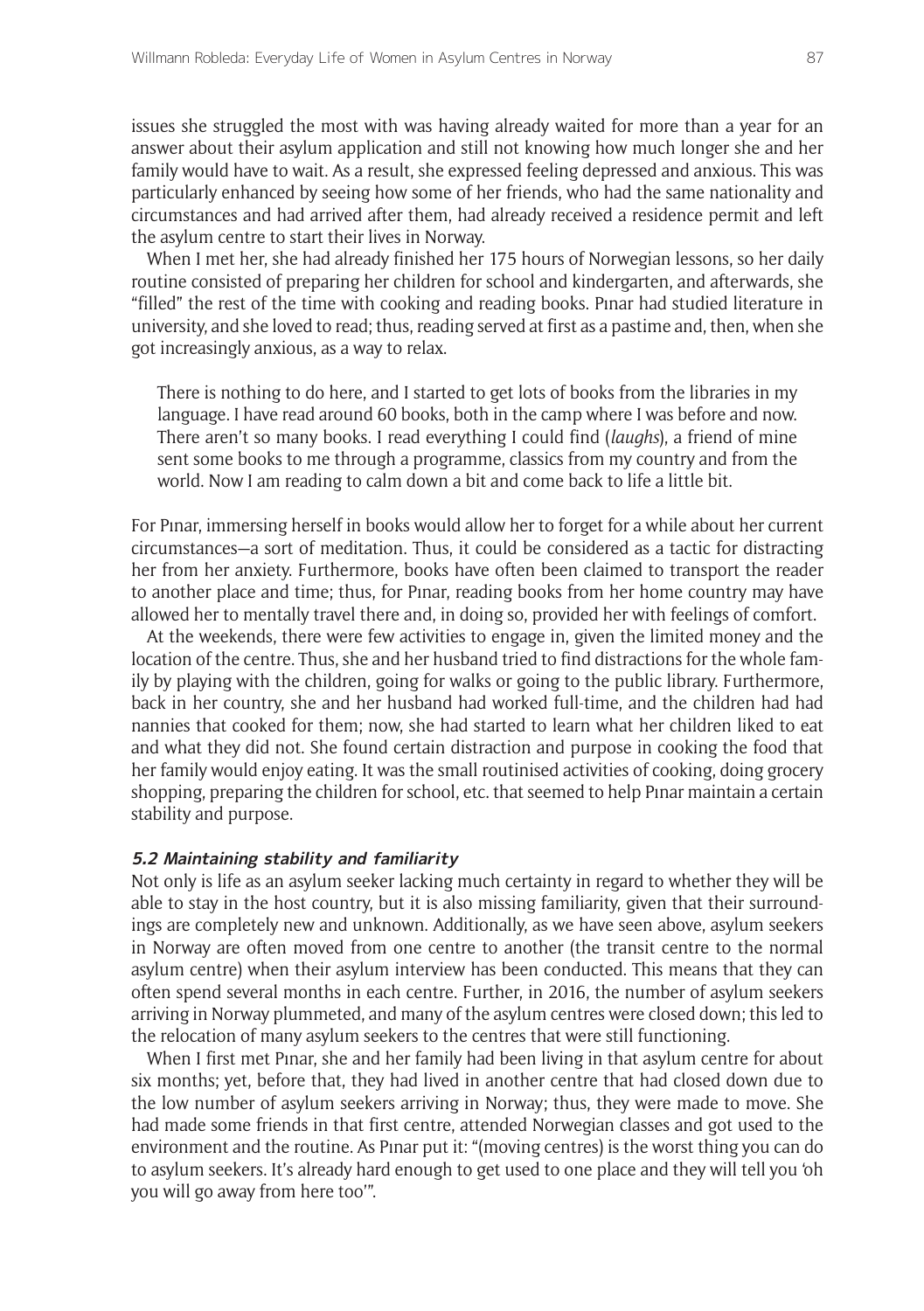One day I visited Pınar in the asylum centre, when the children were in school. She served me strong black tea and pancakes. She told me that she had made them the day before for breakfast. Every Sunday, they would have pancakes and a big breakfast, just like they did "back home" before moving to Norway. Thus, following the same family customs, such as this one, while in exile, can be seen as a tactic through which Pınar seeks to maintain normality and familiarity for her family in such unstable and foreign circumstances.

Like Pınar, Maryam had been much more active in the previous centre where she had lived for nine months. There, they had organised many activities, and she had had a group of friends with whom she was always having fun. She described this time as "the best time in Norway". In the new centre, she mentioned that the atmosphere was different; people seemed, in general, much more depressed because many had received a rejection of their asylum application, and once in a while, she witnessed the police forcibly deporting residents. She had slowly become more and more depressed as well. This was also partly due to having less friends and activities to undertake with them. The structure of the centre has been argued to have a particular effect on the possibilities for social interaction among its residents (Hauge, Støa & Denizou 2017). In the one where she had lived before, residents shared many facilities, ate together in the canteen and were offered many activities. In the new centre, she shared an apartment with one more woman and, otherwise, had few opportunities for interaction with other residents, making it difficult to make friends.

After a while, Maryam had become good friends with her housemate, and some of the friends she had made in the previous centre had also moved there, making her feel a little less lonely. However, some months after moving, she started to avoid seeing some of her friends because they had become very depressed after receiving a rejection of their asylum application. Maryam had now been waiting for more than one year without an answer and had told me that she could not handle being around them out of fear of becoming even more depressed herself. The decision not to see some of her friends can be seen as a tactic through which Maryam sought to maintain mental stability.

For Pınar, apart from her husband, who was an invaluable source of support and distraction, she did not have many more people to talk to or spend time with. Only one of the friends she had made in the previous asylum centre had also been relocated to the same one. Thus, for Pınar, just knowing that she had a friend whom she could write to when she needed it and meet for a coffee once in a while was essential. Arguably, it seems to be a tactic through which she maintained some stability and could alleviate her feelings of anxiety. However, as we observe in the cases of Maryam and Pınar, the effects of social networks may be different for diverse individuals in various circumstances. For Maryam, meeting with her friends, especially some of them, had a negative effect on her well-being, and, thus, distancing herself from them was her way of preserving her tactical capacity and stability. Contrarily, for Pınar, having some friends to meet and talk to occasionally was essential for her well-being and capacity for resilience.

#### **5.3 Finding hope and motivation**

Apart from uncertainty, one of the feelings that predominated in the everyday life of Maryam and Pınar in the asylum centre was that of feeling stuck. They often felt unable to move forward with their lives as they had little choice but to wait for an answer to their asylum application if they wanted to stay in Norway. This feeling of being stuck was often followed by frustration, demotivation and passivity. However, once in a while during my conversations and visits to Maryam and Pınar, I observed how they each managed to foster hope and motivation in certain circumstances through certain practices, such as thinking and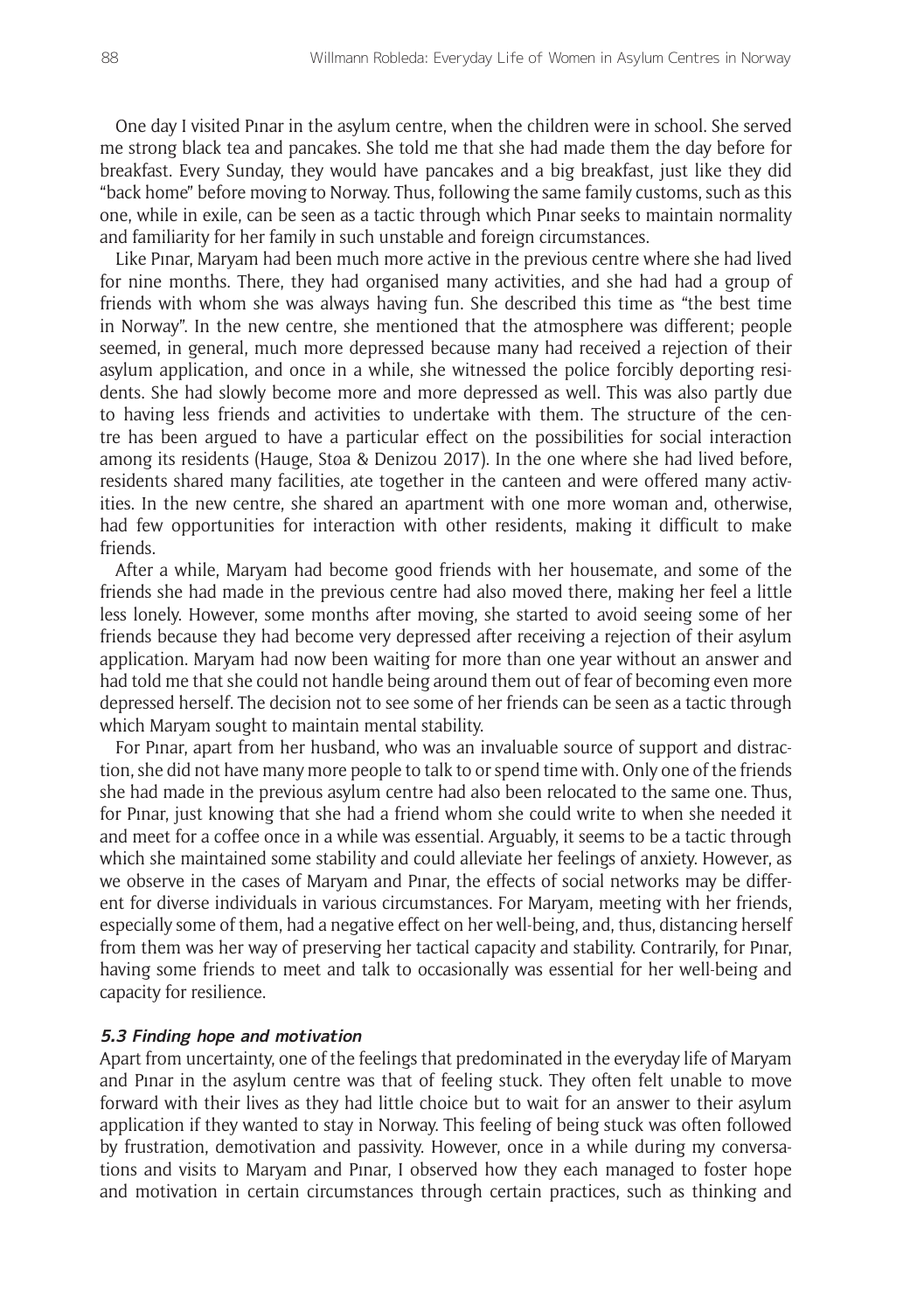visualising their future goals and aspirations. Maryam would sometimes daydream that when granted a residence permit in Norway, she would take a master's programme to advance her career and get a good position. Before moving to Norway, she had not had the opportunity to advance in her career because of various reasons related to her motive for fleeing,6 and now in Norway, she hoped to finally be able to reach a higher position in her profession:

I wanna work, I wanna do something like what I did before, but I wasn't enjoying it before, but it will be enjoyable here, because you have so many rights, you can rise and … be successful, if you start small as an accountant, then you will be the manager, you know, in the company. What is exciting here is that they give you the right to rise (in your career).

She would go online and show me the website that guided her through the steps she needed to take to apply for a master's programme once she received her residence permit. It was in these moments, when she talked about her aspirations, that she seemed to forget about the uncertainty of her situation and start to feel hopeful about her future in Norway. However, about six months after I first met her, she still had no information about her asylum application. She had now been waiting for more than one year since her asylum application and had started to become increasingly worried. I noticed her motivation decrease significantly as she talked less and less about her plans for the future, and she started to skip her Norwegian classes because she had no motivation to get up in the morning anymore.

When Pınar and I first talked about her aspirations for the future, she told me that she really missed working and wanted to study and work simultaneously if she received the residence permit. She told me: "Right across from my window there is a school, it's a middle school and a high school too (…) I look there, and I say 'one day certainly'". Sometimes, when she and her husband felt particularly low because they could not work while living in the asylum centre, they would go for a walk.

He sometimes holds my hand and says: "Let's go, let's see some other people's lives on the road, one day it will be like this, one day you will have a house like this, you will have a car like that". (*Starts crying*) "The kids will grow up, and you and me …" (*Stops talking and weeps*) "… we will be like this, maybe not here but somewhere, we will build ourselves up again", and I really want to believe it.

Visualisation of one's future goals, or mental imagery as it is termed in cognitive psychology, has been linked to increasing people's motivation (Vasquez & Buehler 2007). Thus, by looking at the school, the houses and the lives of "normal" people, Pınar would imagine herself inside that school and those houses, leading a "normal" happy life and following her aspirations. This can be seen as a tactic that helped her find hope and the motivation to deal with the uncertainty of her everyday life in the asylum centre.

Furthermore, both Maryam and Pınar also explained that they often resorted to their religious beliefs and practices, in particular to prayer, to maintain hope whenever they felt depressed and disheartened. Pınar explained that praying had a therapeutic effect for her, as if she was talking with a psychologist. In particular, it was the Islamic practice of praying five times a day that gave her several opportunities a day to reflect on her situation. Similarly, consulting the Qur'an would often provide her with guidance on how to deal with her circumstances, and, in this way, she was able to regain hope and motivation through this particular religious practice (see also Willmann Robleda, 2020).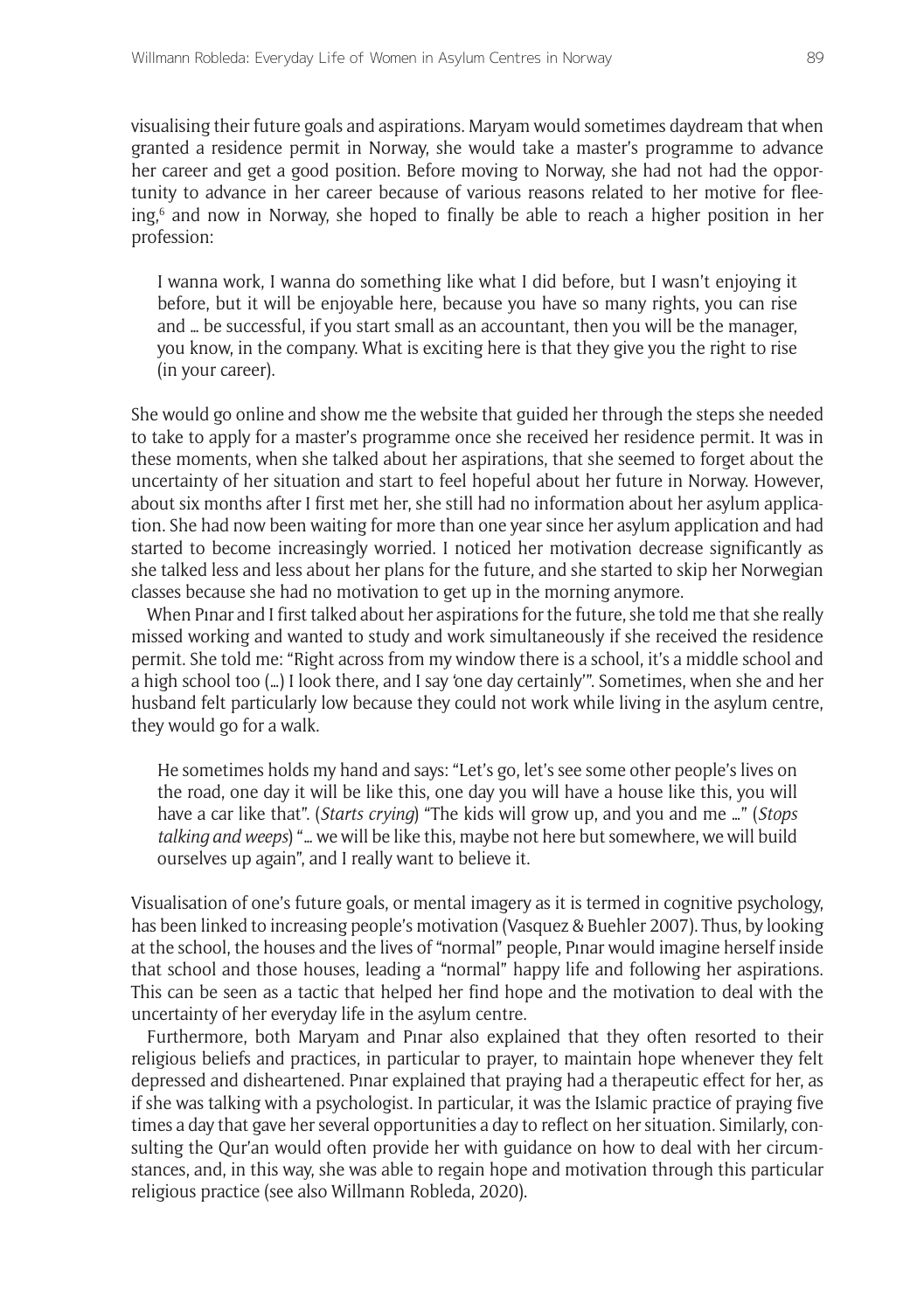#### **5.4 Regaining control over identity**

For both Maryam and Pınar, one of the most difficult aspects of seeking asylum in Norway was not being able to work and provide for themselves and, thus, having to receive money from the state. This is strongly influenced by the fact that both of them used to work full-time and earned their own money and provided for their families before moving to Norway. They recounted that being dependent on the state both legally and financially made them feel infantilised and like a burden. In addition to this, having their social status change to that of "refugee" or "asylum seeker" made them feel even more abnormal and stigmatised, especially because they felt that people pitied them, as Maryam explains:

When I start working, I will be a normal person, not the poor refugee girl. I will be a normal person. You don't want someone to pity you, this is not a good feeling you know? (…) I say this is a phase, this country they do it for everyone, not only for me. (…) You are in a situation where people will pity you; I know that, I accept that, afterwards it will not be good. I will not accept it. I will be like everyone else and better also. I think like that, I tell myself (that) I will be like everyone else and better!

Thus, Maryam aimed to stay mindful about her current situation, thinking that being dependent on the state was temporary and that hopefully soon she would be independent and selfreliant. She also tried to remind herself that she was not the only one relying on the state's money. Hence, we can argue that what Maryam was doing was trying to "normalise" her situation, so as to feel less stigmatised for receiving help from the state. In addition, although it may seem that she resigned herself to the "poor refugee girl" label and the constraints it came with, Maryam was not merely succumbing to it; she was rather embracing it in a way that empowered her. She decided to own the label so as to be able to discard it later and rise above it. Similar tactics to these have been termed tactics of compliance, which have great agentic components (Wahlström Smith 2017).

Moreover, as seen above, Maryam would tell herself that not only would she be "normal" after receiving the residence permit and starting her new life but also she would be even "better", which she previously referred to as having a good status at work and leading a professionally successful life. We can argue that having high hopes for her future would give her the motivation to accept the temporary "poor refugee girl" label. Moreover, by asserting her aspirations to become professionally successful, we could argue that she was also trying to regain a sense of dignity that may have been harmed by the imposition of the label. Having aspirations that may seem rather difficult to achieve can be argued to be a way to assert a "virtuous identity" given that this may be seen to be linked with "unwavering ambition" (Frye 2012: 1591).

Pınar's reaction to being labelled a "refugee" or "asylum seeker" was rather different from that of Maryam. The first time I met Pınar, it struck me that when she was introducing herself and her story, one of the first things that she mentioned was that she and her husband had degrees from prestigious universities in her country of origin. Later on, during our conversation, she highlighted feeling ashamed due to receiving financial help and clothes from the Norwegian authorities. She explained that, despite going through challenging times in the reception centre, "we were trying to be as human as possible and smiling at people … I always have this feeling that I am an asylum seeker". This sentence seems to show that Pınar sees "the refugee/asylum seeker"<sup>7</sup> as someone who does not smile due to being traumatised and someone who has suffered and is not able to show kindness. Therefore, I suggest that smiling and looking "normal" could be seen as a particular tactic for rejecting "the refugee/asylum seeker" label. Furthermore, by presenting themselves as highly educated and as having degrees from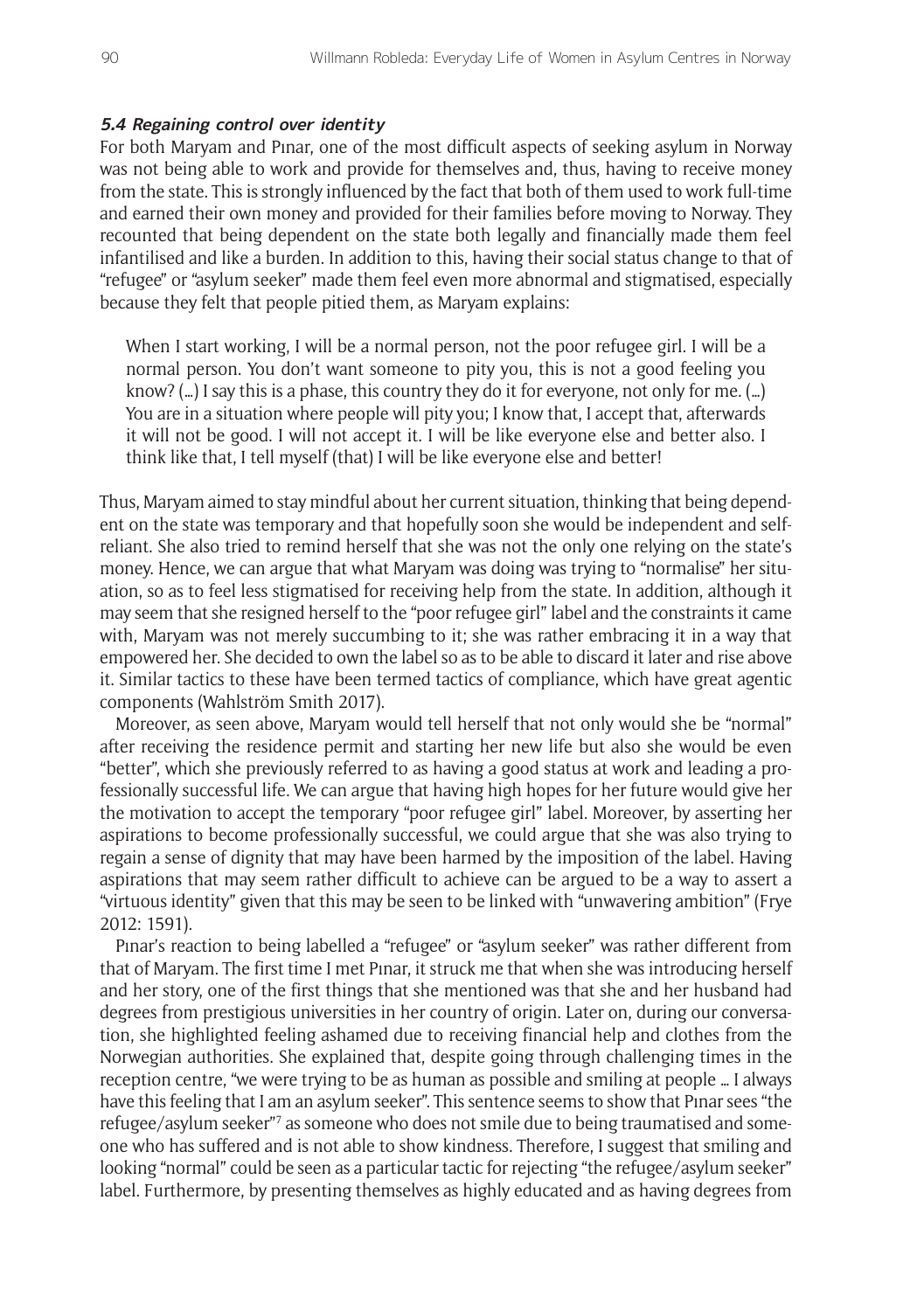One could argue that the goal of these tactics related to their labelling was to take control of their identification and preserve their dignity. Furthermore, these tactics could also be seen as "counterstories of dignity and self-preservation (which) may well form the basis for future mobilization" (Villenas 2001: 22).

#### **6 Discussion and Conclusion**

Asylum seekers experience significant challenges in their daily lives, which limit their agency significantly. Among these challenges is the extreme uncertainty about their future linked to their undetermined legal status in the host country. This, together with the unknown length of the wait for an answer to their asylum application, often leads to them feeling stuck and results in demotivation and passivity. In addition, they have to deal with a new and foreign environment, which is often subject to change due to alterations in immigration policies. This is topped by the stigmatising effects of being labelled a "refugee" or "asylum seeker", given the negative associations that come with such labels.

Asylum seekers do not find themselves in their usual everyday life but in a completely new situation. Drawing on de Certeau ([1984] 2011), I have shown that the women in this study "re-invent" the new everyday life through finding novel as well as familiar tactics to deal with the new and uncertain day-to-day life in the asylum centre. Furthermore, I argue that the women's mundane practices can be understood as more than just forms of everyday survival. In fact, they can be seen as forms of agency and, thus, resistance to the repressive circumstances shaped by the Norwegian asylum system; therefore, I call them *tactics of everyday survival/resistance*.

Additionally, I claim that their circumstances also determine the practices that they can draw on for their everyday survival/resistance. Further elements that empower or constrain the development of these tactics and ultimately foster resilience are related to the particular individual background and circumstances of each woman. Among these, I have identified the family circumstances as one with a significant influence. This was visible in the tactics of Pınar, who unlike Maryam, had her family with her in Norway and thus provided her with distractions and emotional support as well as a certain stability and "normality". Maryam, contrarily, had no family around and instead had to rely much more on herself and occasionally on some friends and acquaintances. Previous research has shown that for asylum seekers who come together with their family, the responsibilities they have towards them and the company that it provides often serve as distractions from the long wait and uncertainty (Weiss et al. 2017).

Further elements that had a significant influence on the kinds of tactics that the women employed to deal with the asylum system were related to their educational levels and their particular educational backgrounds. The religious background and degree of religiosity of the women were also seen to provide them with resources to draw on to enhance their resilience and, thus, their resistance to the vagaries of the asylum system.

The structure of the asylum centre and the possibilities it offered for interaction among residents and with the local population was an issue that played a major role in the development of tactics. Further opportunities that the women had for both "bonding", which is the social capital found in relationships with those within the same group or community, family, etc., and "bridging", which refers to the social capital found when expanding one's social network to others groups from a different social class or with different characteristics (Putnam 2000) in their day-to-day life, also had a particular effect on the tactics they employed. Some of these were related to the activities that they could engage in: for example, the Norwegian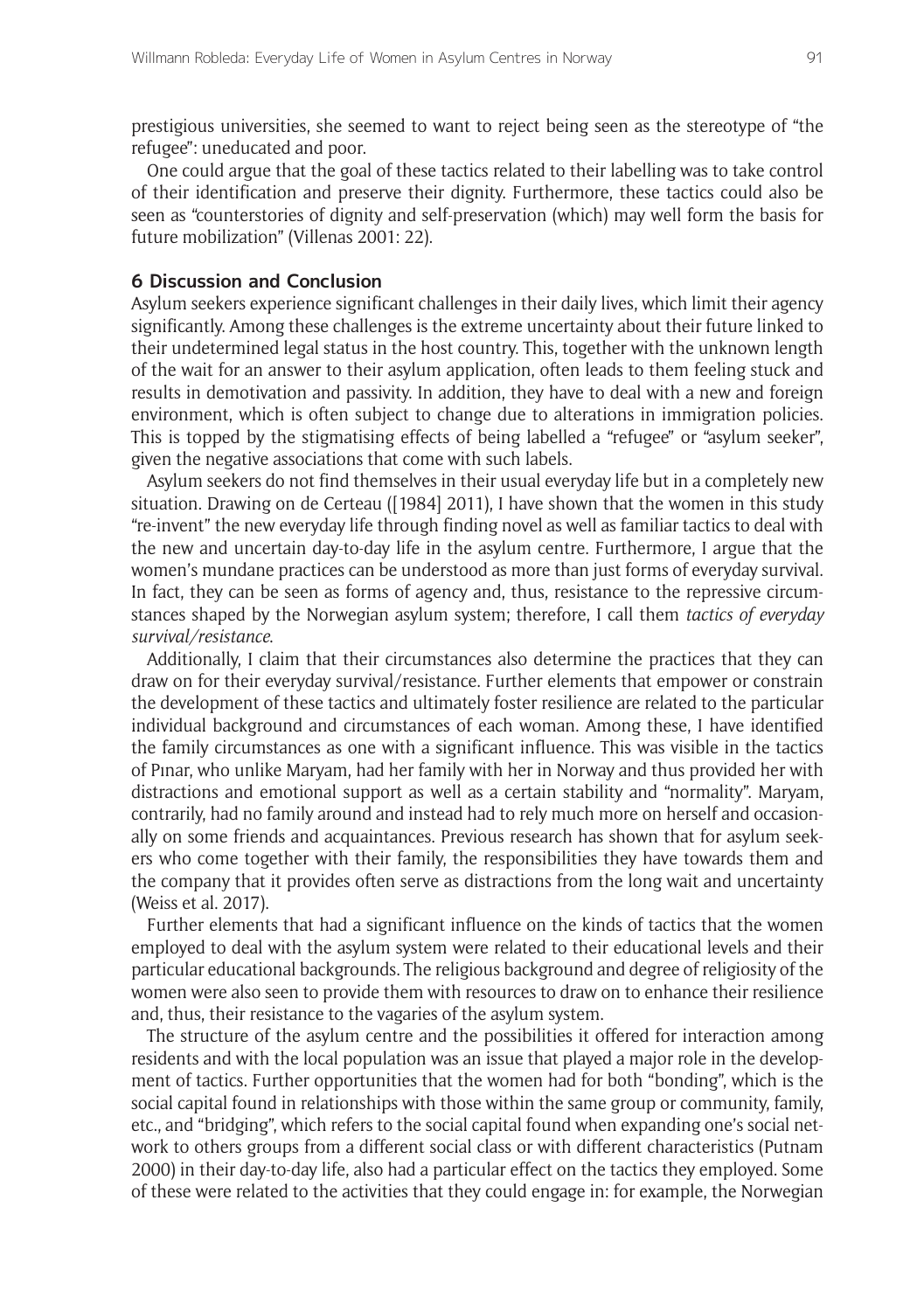lessons for Maryam and other activities offered for asylum seekers. As we have seen, for both Maryam and Pınar, their relocation from one asylum centre to another had a particularly negative effect on their well-being. Both of them had had more activities that they took part in as well as more friends and acquaintances in the previous centre. Thus, moving to a new centre where they did now know anyone and had few activities to partake in played a role in their enhanced feelings of loneliness and depression. In line with this, Hauge, Støa & Denizou (2017) have argued that the particular ways that asylum seekers are accommodated and, in particular, the structure of the housing, play a significant role in their well-being, empowerment and positive social interaction with others, both with fellow residents and the local community.

In her study on irregular migrant tactics to access health care in Norway, Bendixsen (2018: 172) distinguished between the tactics that "comply with the disciplinary power" and those that "have the potential to refute sovereign power". Instead, I argue that the tactics that the women in my study develop have both characteristics. They are dictated by the disciplinary power, given that they do experience certain limitations to which tactics they can adopt. At the same time, they have the potential to resist that power, because they seek to survive and by doing so contest the "bare life", that is a life reduced to biology (Agamben 1998), that the system is aiming to impose on the residents of such centres.

#### **Notes**

- <sup>1</sup> Original: "tiltak for å stramme inn og gjøre det mindre attraktivt å søke asyl i Norge".
- <sup>2</sup> The amount depends on whether they receive meals at the centre or have to buy food themselves. In the second case, the amount is around 1500 NOK (approximately 150  $\epsilon$ ) every two weeks.
- <sup>3</sup> Fictitious names.
- <sup>4</sup> Hence, the omission of their country of origin, further details about their reason for fleeing, etc.
- <sup>5</sup> These are centres where asylum seekers stay temporarily until they are called to do their asylum interview. Afterwards, they are moved to an asylum centre (*asylmottak*) where they wait to hear about their case.
- <sup>6</sup> I have left out several aspects of her story so as to make her less identifiable due to the sensitive circumstances she finds herself in.
- <sup>7</sup> Here, I use refugee and asylum seeker as synonyms because this is how Maryam and Pınar use them.

## **Competing Interests**

The author has no competing interests to declare.

### **References**

- **Agamben, G.** 1998. *Homo Sacer: sovereign power and bare life*. California: Stanford University Press.
- **Allsopp, J, Chase, E** and **Mitchell, M.** 2015. 'The tactics of time and status: young people's experiences of building futures while subject to immigration control in Britain'. *Journal of Refugee Studies*, 28(2): 163–182. DOI: <https://doi.org/10.1093/jrs/feu031>
- **Almala, A.** 2014. *Gender and guardianship in Jordan: femininity, compliance, and resistance*. Ph.D. thesis. SOAS, University of London.
- **Bendixsen, S.** 2018. 'The politicised biology of irregular migrants: micropractices of control, tactics of everyday life and access to healthcare'. *Nordic Journal of Migration Research*, 8(3): 167–174. DOI: <https://doi.org/10.2478/njmr-2018-0020>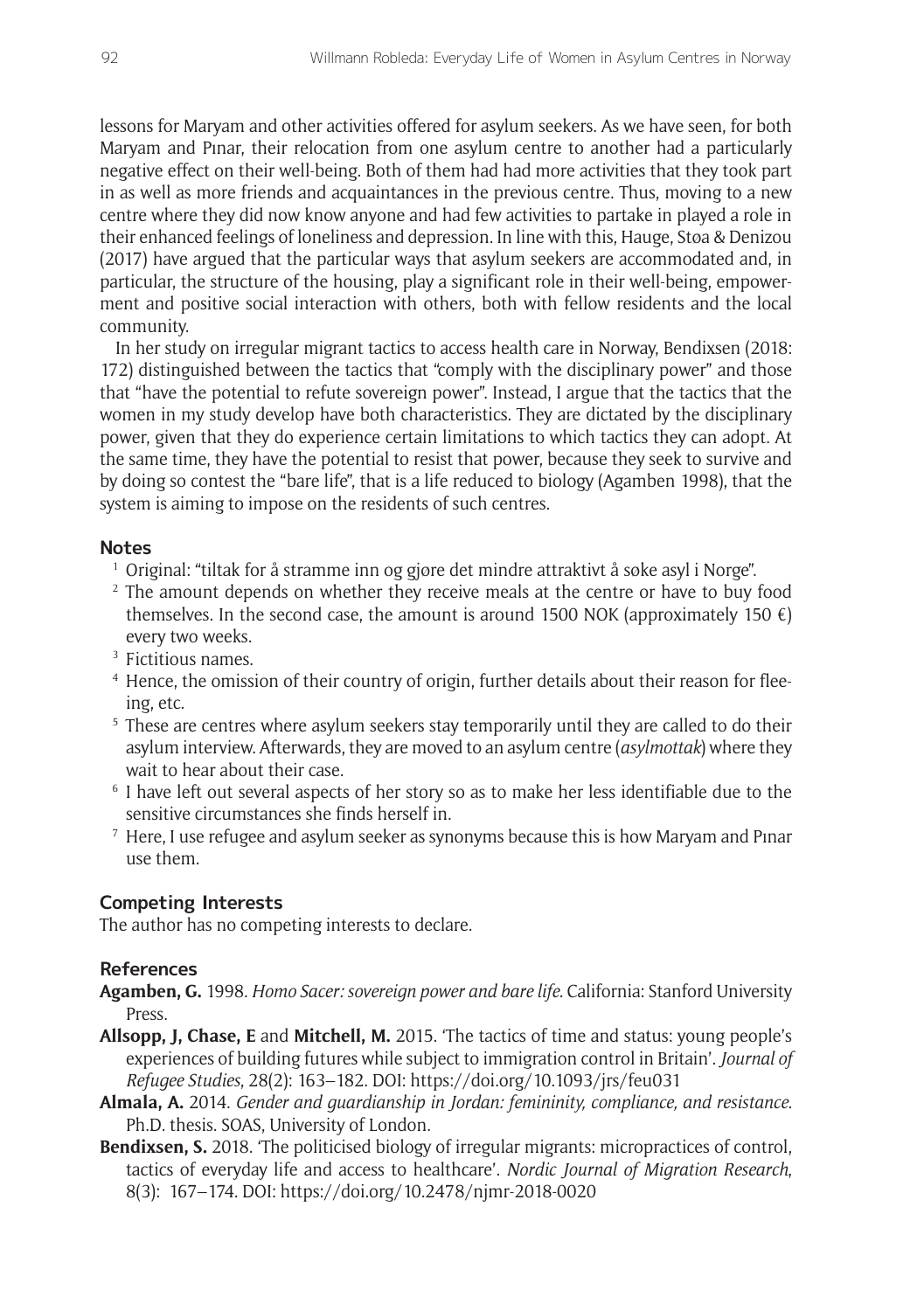- **Bosworth, M, Fili, A** and **Pickering, S.** 2018. 'Women and border policing at the edges of Europe'. *Journal of Ethnic and Migration Studies*, 44(13): 2182–2196. DOI: [https://doi.org](https://doi.org/10.1080/1369183X.2017.1408459) [/10.1080/1369183X.2017.1408459](https://doi.org/10.1080/1369183X.2017.1408459)
- **Bourdieu, P.** 2000. *Pascalian meditations*. California: Stanford University Press.
- **Brekke, JP** and **Vevstad, V.** 2007. *Reception conditions for asylum seekers in Norway and the EU*. Norway: ISF-rapport, Institutt for samfunnsforskning.
- **de Certeau, M.** 2011. *The practice of everyday life*. Berkeley: University of California Press.
- **Earnest, J, Mansi, R, Bayati, S, Earnest, JA** and **Thompson, SC.** 2015. 'Resettlement experiences and resilience in refugee youth in Perth, Western Australia'. *BMC Research Notes*, 8(1). DOI:<https://doi.org/10.1186/s13104-015-1208-7>
- **Etherington, K.** 2008. *Trauma, drug misuse and transforming identities: a life story approach*. London: Jessica Kingsley Publishers.
- **Eurostat.** 2018. A*sylum quarterly report Statistics Explained*. Available from: [https://](https://ec.europa.eu/eurostat/statistics-explained/index.php/Asylum_quarterly_report#Main_trends_in_the_numbers_of_asylum_applicants) [ec.europa.eu/eurostat/statistics-explained/index.php/Asylum\\_quarterly\\_report#Main\\_](https://ec.europa.eu/eurostat/statistics-explained/index.php/Asylum_quarterly_report#Main_trends_in_the_numbers_of_asylum_applicants) [trends\\_in\\_the\\_numbers\\_of\\_asylum\\_applicants](https://ec.europa.eu/eurostat/statistics-explained/index.php/Asylum_quarterly_report#Main_trends_in_the_numbers_of_asylum_applicants) [Last accessed 17.9.2018].
- **Frye, M.** 2012. 'Bright futures in Malawi's new dawn: Educational aspirations as assertions of identity'. *American Journal of Sociology*, 117(6): 1565–1624. DOI: [https://doi.](https://doi.org/10.1086/664542) [org/10.1086/664542](https://doi.org/10.1086/664542)
- **Ghorashi, H, de Boer, M** and **ten Holder, F.** 2018. 'Unexpected agency on the threshold: Asylum seekers narrating from an asylum seeker centre'. *Current Sociology*, 66(3): 373–391. DOI: <https://doi.org/10.1177/0011392117703766>
- **Ghorashi, H** and **van Tilburg, M.** 2006. '"When is my Dutch good enough?" Experiences of refugee women with Dutch labour organizations'. *Journal of International Migration & Integration*, 7(1): 51–70. DOI: <https://doi.org/10.1007/s12134-006-1002-4>
- **Gill, N, Conlon, D, Tyler, I** and **Oeppen, C.** 2018. 'The tactics of asylum and irregular migrant support groups: disrupting bodily, technological, and neoliberal strategies of control'. *Annals of the Association of American Geographers*, 104(2). DOI: [https://doi.org/10.1080](https://doi.org/10.1080/00045608.2013.857544) [/00045608.2013.857544](https://doi.org/10.1080/00045608.2013.857544)
- **Goodman, RD, Vesely, CK, Letiecq, B** and **Cleaveland, CL.** 2017. 'Trauma and resilience among refugee and undocumented immigrant women'. *Journal of Counseling & Development*, 95(3): 309–321. DOI:<https://doi.org/10.1002/jcad.12145>
- **Grønseth, AS** (ed.). 2013. *Being human, being migrant: senses of self and well-being*. New York: Berghahn Books.
- **Haas, BM.** 2017. 'Citizens-in-waiting, deportees-in-waiting: power, temporality, and suffering in the U.S. asylum system'. *Ethos*, 45(1): 75–97. DOI:<https://doi.org/10.1111/etho.12150>
- **Hage, G.** 2003. 'On worrying: the lost art of the well-administered national cuddle'. *Borderlands*, 2(1).
- **Hauge, ÅL, Støa, E** and **Denizou, K.** 2017. 'Framing outsidedness aspects of housing quality in decentralized reception centres for asylum seekers in Norway'. *Journal of Housing, Theory and Society*, 34(1): 1–20. DOI:<https://doi.org/10.1080/14036096.2016.1200668>
- **Horst, C.** 2007. *Transnational nomads: how Somalis cope with refugee life in the Dadaab Camps of Kenya*. New York: Berghahn Books.
- **Hunt, L.** 2008. 'Women asylum seekers and refugees: opportunities, constraints and the role of agency'. *Journal of Social Policy and Society*, 7(3): 281–292. DOI: [https://doi.](https://doi.org/10.1017/S1474746408004260) [org/10.1017/S1474746408004260](https://doi.org/10.1017/S1474746408004260)
- **IMDi.** 2018. *Opplæring for beboere i asylmottak*. Available from: [http://www.imdi.no/nor](http://www.imdi.no/norskopplaring/norskopplaring-for-beboere-i-asylmottak/)[skopplaring/norskopplaring-for-beboere-i-asylmottak/](http://www.imdi.no/norskopplaring/norskopplaring-for-beboere-i-asylmottak/) [Last accessed 28.8.2018].
- **Justis-og beredskapsdepartementet.** 2015. *Høring endringer i utlendingslovgivningen (innstramninger II)*. Available from: [https://www.regjeringen.no/no/dokumenter/hor-](https://www.regjeringen.no/no/dokumenter/horing - endringer-i-utlendingslovgivningen-innstramninger-ii/id2469054/)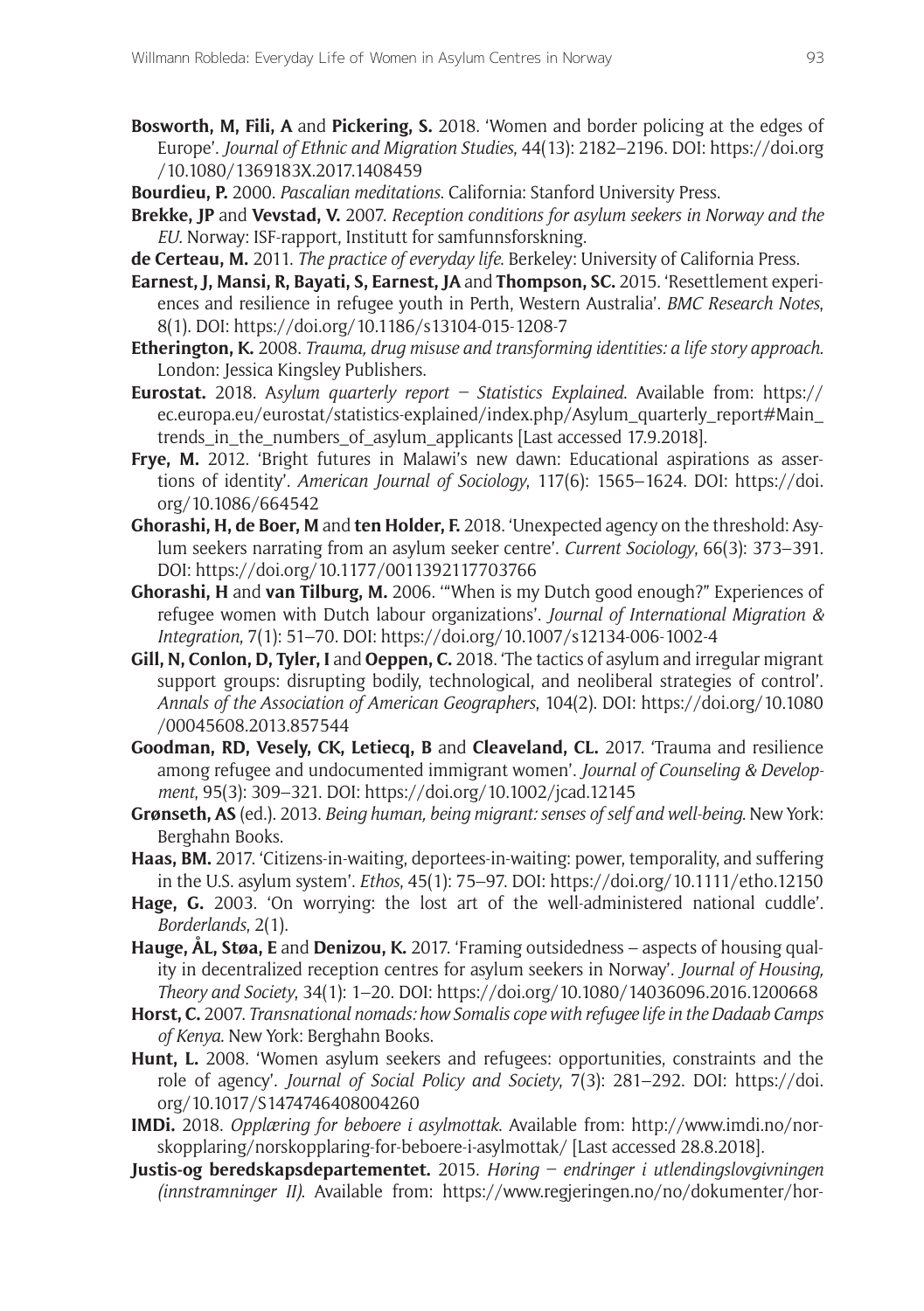[ing – endringer-i-utlendingslovgivningen-innstramninger-ii/id2469054/](https://www.regjeringen.no/no/dokumenter/horing - endringer-i-utlendingslovgivningen-innstramninger-ii/id2469054/) [Last accessed 20.6.2019].

- **Kandiyoti, D.** 1988. 'Bargaining with Patriarchy'. *Gender & Society*, 2(3): 274–290. DOI: <https://doi.org/10.1177/089124388002003004>
- **Korac, M.** 2003. 'Integration and how we facilitate it: a comparative study of the settlement experiences of refugees in Italy and the Netherlands'. *Sociology*, 37(1): 51–68. DOI: <https://doi.org/10.1177/0038038503037001387>
- **Lamba, NK** and **Krahn, H.** 2003. 'Social capital and refugee resettlement: the social networks of refugees in Canada'. *Journal of International Migration & Integration*, 4(3): 335–360. DOI: <https://doi.org/10.1007/s12134-003-1025-z>
- **Lenette, C, Brough, M** and **Cox, L.** 2013. 'Everyday resilience: narratives of single refugee women with children'. *Qualitative Social Work*, 12(5): 637–653. DOI: [https://doi.](https://doi.org/10.1177/1473325012449684) [org/10.1177/1473325012449684](https://doi.org/10.1177/1473325012449684)
- **Mahmood, S.** 2001. 'Feminist theory, embodiment, and the docile agent: some reflections on the Egyptian Islamic revival'. *Cultural Anthropology*, 16(2): 202–236. DOI: [https://doi.](https://doi.org/10.1525/can.2001.16.2.202) [org/10.1525/can.2001.16.2.202](https://doi.org/10.1525/can.2001.16.2.202)
- **Putnam, RD.** 2000. *Bowling alone: the collapse and revival of American community*. New York: Simon and Schuster Paperbacks. DOI:<https://doi.org/10.1145/358916.361990>
- **Regjeringen.** 2016. *Introduksjonsprogram*. Available from: [https://www.regjeringen.no/nn/](https://www.regjeringen.no/nn/tema/innvandring/innsikt/Verkemiddel-i-integreringsarbeidet/introduksjonsprogram/id2343472/) [tema/innvandring/innsikt/Verkemiddel-i-integreringsarbeidet/introduksjonsprogram/](https://www.regjeringen.no/nn/tema/innvandring/innsikt/Verkemiddel-i-integreringsarbeidet/introduksjonsprogram/id2343472/) [id2343472/](https://www.regjeringen.no/nn/tema/innvandring/innsikt/Verkemiddel-i-integreringsarbeidet/introduksjonsprogram/id2343472/) [Last accessed 28.8.2018].
- **Robjant, K, Hassan, R** and **Katona, C.** 2009. 'Mental health implications of detaining asylum seekers: systematic review'. *British Journal of Psychiatry*, 194(4): 306–312. DOI: <https://doi.org/10.1192/bjp.bp.108.053223>
- **Rousseau, C, Said, TM, Gagné, MJ** and **Bibeau, G.** 1998. 'Resilience in unaccompanied minors from the north of Somalia'. *Psychoanalytic Review*, 85(4): 615–637.
- **Seeberg, M, Bagge, C** and **Enger, TA.** 2009. 'No place: small children in Norwegian asylum-seeker reception centres'. *Childhood*, 16(3): 395–411. DOI: [https://doi.](https://doi.org/10.1177/0907568209335318) [org/10.1177/0907568209335318](https://doi.org/10.1177/0907568209335318)
- **Turnbull, S.** 2016. '"Stuck in the middle": Waiting and uncertainty in immigration detention'. *Time & Society*, 25(1): 61–79. DOI:<https://doi.org/10.1177/0961463X15604518>
- **UDI.** 2019. *Asylum applications lodged in Norway by citizenship, sex and age*. Available from: [https://www.udi.no/en/statistics-and-analysis/statistics/asylum-applications-lodged-in](https://www.udi.no/en/statistics-and-analysis/statistics/asylum-applications-lodged-in-norway-by-citizenship-sex-and-age-20182/)[norway-by-citizenship-sex-and-age-20182/](https://www.udi.no/en/statistics-and-analysis/statistics/asylum-applications-lodged-in-norway-by-citizenship-sex-and-age-20182/) [Last accessed 11.1.19].
- **Ungar, M.** 2008. 'Resilience across cultures'. *British Journal of Social Work*, 38(2): 218–235. DOI: <https://doi.org/10.1093/bjsw/bcl343>
- **Utlendingsdirektoratet.** 2015. *Nøkkeltall om behandlingen av asylsøknader (2015)*. Available from: [https://www.udi.no/statistikk-og-analyse/statistikknotater/nokkeltall-om](https://www.udi.no/statistikk-og-analyse/statistikknotater/nokkeltall-om-behandlingen-av-asylsoknader-2015/)[behandlingen-av-asylsoknader-2015/](https://www.udi.no/statistikk-og-analyse/statistikknotater/nokkeltall-om-behandlingen-av-asylsoknader-2015/) [Last accessed 20.6.2019].
- **Utlendingsdirektoratet.** 2017. *Forventninger om antall asylsøkere til Norge i 2017 og 2018 (anslag per februar 2017)*. Available from: [https://www.udi.no/statistikk-og-analyse/](https://www.udi.no/statistikk-og-analyse/statistikknotater/forventninger-om-antall-asylsokere-til-norge-i-2017-og-2018/) [statistikknotater/forventninger-om-antall-asylsokere-til-norge-i-2017-og-2018/](https://www.udi.no/statistikk-og-analyse/statistikknotater/forventninger-om-antall-asylsokere-til-norge-i-2017-og-2018/) [Last accessed 20.6.2019].
- **Utlendingsdirektoratet.** 2019. *Beboere i asylmottak etter asylmottak og måned (2019)*. Available from: [https://www.udi.no/statistikk-og-analyse/statistikk/beboere-i-asylmottak](https://www.udi.no/statistikk-og-analyse/statistikk/beboere-i-asylmottak-etter-asylmottak-og-maned-2019/)[etter-asylmottak-og-maned-2019/](https://www.udi.no/statistikk-og-analyse/statistikk/beboere-i-asylmottak-etter-asylmottak-og-maned-2019/) [Last accessed 20.6.2019].
- **Valenta, M** and **Berg, B.** 2010. 'User involvement and empowerment among asylum seekers in Norwegian reception centres'. *European Journal of Social Work*, 13(4): 483–501. DOI: <https://doi.org/10.1080/13691451003603406>